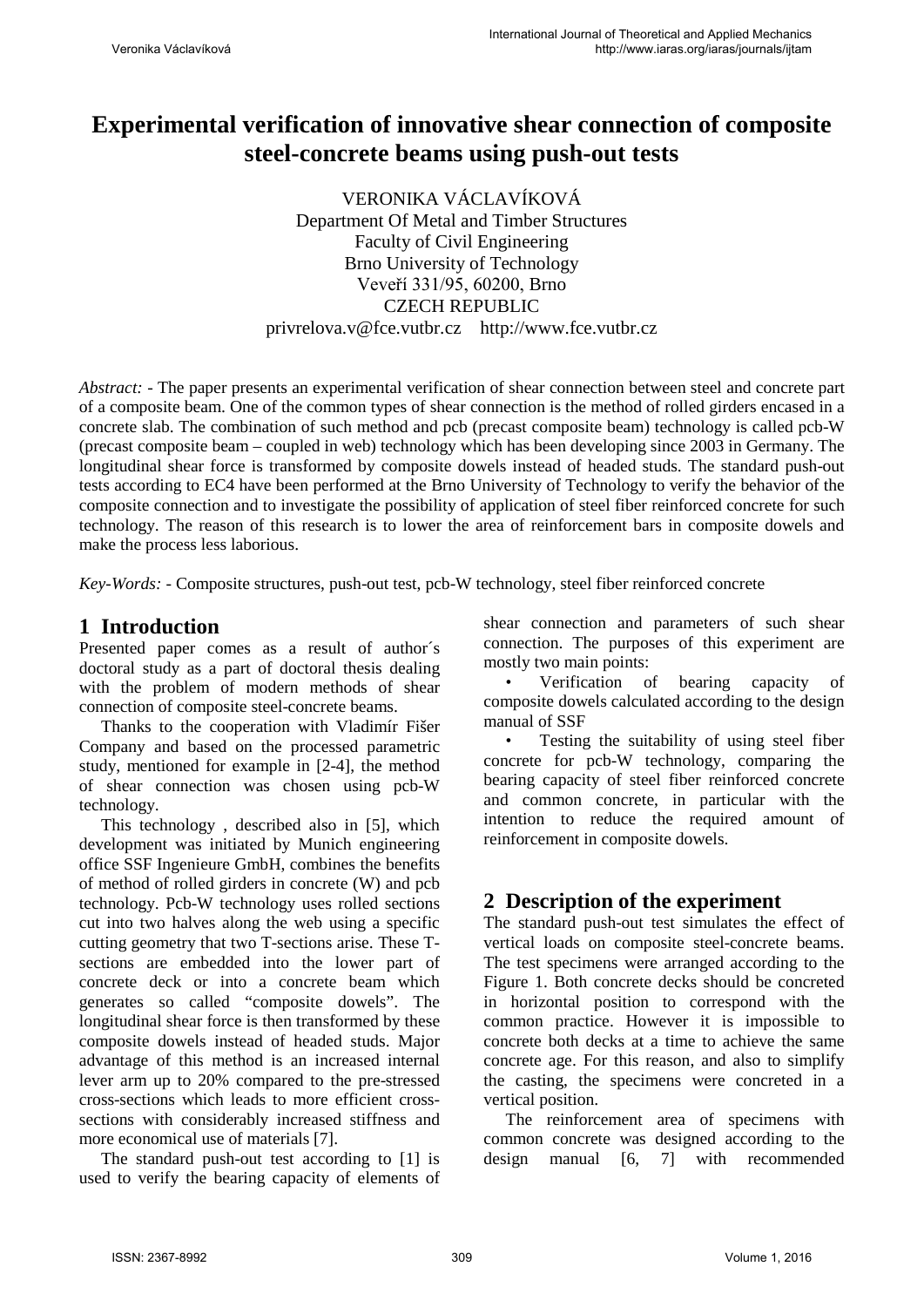reinforcement area in concrete dowels and in the area between the dowels.



Figure 1: Push-out test scheme

The experiment includes three groups of specimens, each group contains three specimens. The identical steel strip was designed for all three groups of specimens; steel S355 and the axial distance of composite dowels 250 mm as it is common in practice. The thickness of the steel strip was designed as 20 mm.



Figure 2: The diameters of the steel strip

The concrete decks in the first group of specimens were made of common concrete and reinforced according to the design manual [6, 7]. The concrete decks in the second group of specimens were made of steel fiber reinforced concrete and the area of reinforcement was reduced. The decks in the third group of specimens were made of fiber reinforced concrete with no additional reinforcement, as you can see in Table 1.

| Group          | <b>Specimen</b> | Concrete   | Reinf. in<br>dowel | Reinf. out<br>of dowel | <b>Number</b><br>of gauges |
|----------------|-----------------|------------|--------------------|------------------------|----------------------------|
| S <sub>1</sub> | V1              | C30/37     | 2 R <sub>12</sub>  | R <sub>8</sub>         | 4                          |
|                | V <sub>2</sub>  | C30/37     | 2 R <sub>12</sub>  | R <sub>8</sub>         | $\overline{2}$             |
|                | V <sub>3</sub>  | C30/37     | 2 R <sub>12</sub>  | R <sub>8</sub>         | 2                          |
| <b>S2</b>      | V <sub>4</sub>  | $C30/37 +$ | 2 R <sub>6</sub>   | R <sub>8</sub>         | 4                          |
|                | V5              | $C30/37 +$ | 2 R <sub>6</sub>   | R8                     | 2                          |
|                | V <sub>6</sub>  | $C30/37 +$ | 2 R <sub>6</sub>   | R <sub>8</sub>         | 2                          |
| S <sub>3</sub> | V7              | $C30/37 +$ |                    |                        | 4                          |
|                | V8              | $C30/37 +$ | ۰                  | ۰                      | $\overline{2}$             |
|                | V <sub>9</sub>  | $C30/37 +$ |                    |                        | $\overline{2}$             |

Table 1: Groups of specimens

The test specimens were designed according to the design book, so the failure would appear in concrete, more specifically the spalling of concrete cover would appear. The bearing capacity of the specimen with common concrete is with given geometry, strength grades of steel and concrete, and recommended reinforcement area 828,6 kN.

### **2.1 Determining the location with the greatest value of stress – HOT SPOT**

To identify the right position for the strain gauges location, the numerical model was created in FEM software RFEM of Dlubal Software Ltd. Company. The main aim of the model is to specify the stress distribution of the steel strip and determine the place with the greatest value of stress, so called HOT SPOT. These are the places where the strain gauges are placed before the experiment. The values measured during the experiment will be compared with the values given by the numerical model and the model will be calibrated.



Figure 3: Stress distribution under the different load conditions



Figure 4: Identification of HOT SPOT, strain gauges

# **3 Preparatory work**

#### **3.1 Concreting of the test specimens**

The test specimens were concreted on 23.9.2015 in the premises of the AdMaS center. The concreting was carried out in two phases; at first the group of test specimens S1 and then the groups S2 and S3 were cast.

Concreting of the first group of specimens was carried out without problems. During the casting of fiber reinforced concrete some of the specimens moved in the formwork. The biggest displacement occurred during concreting of the specimen V7, i.e. the sample without reinforcement, because of the lack of reinforcement did not hold the steel profile in the position.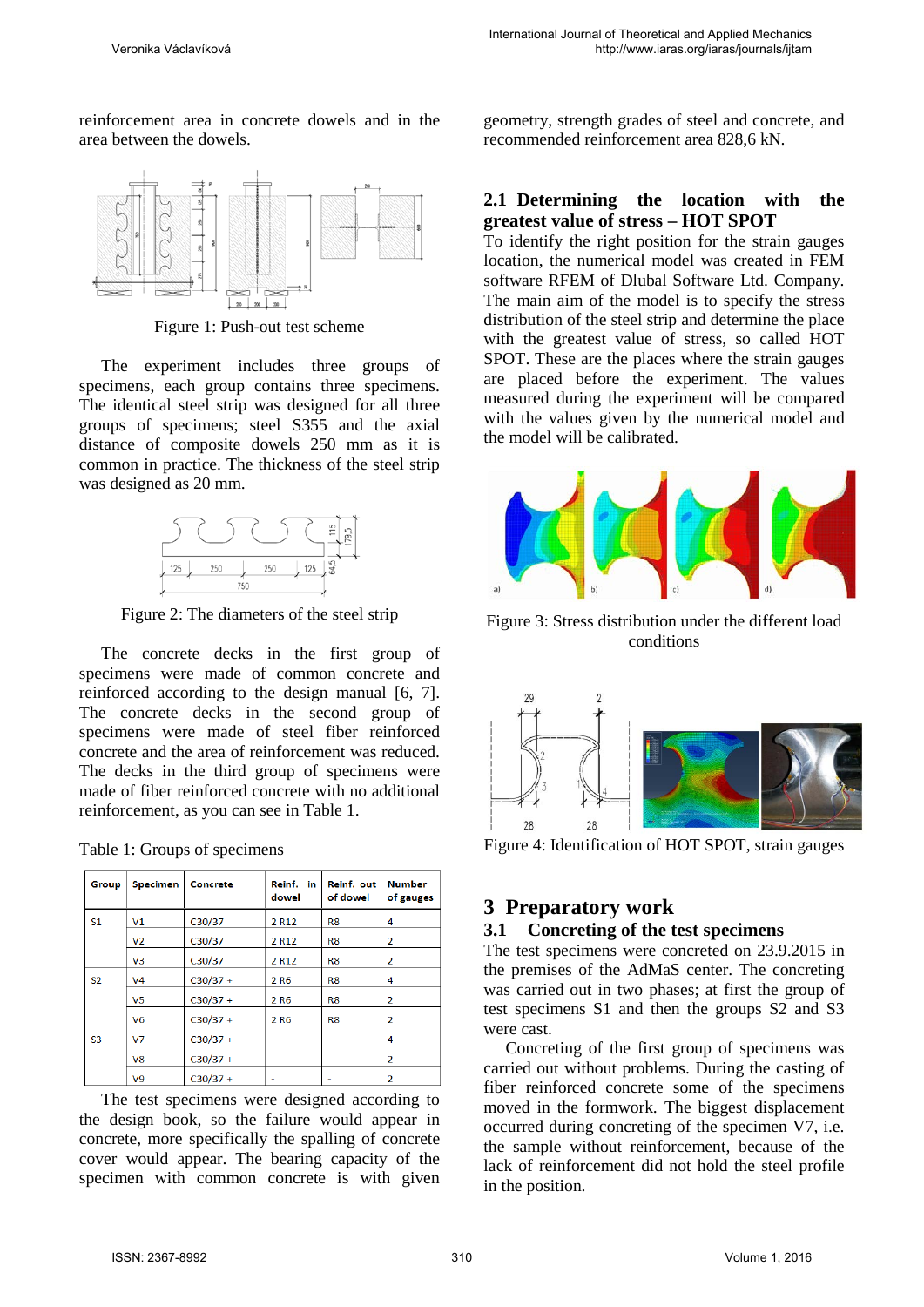

Figure 5: Concreting

### **4 The experiment**

The first part of test specimens was tested on the premises of the AdMaS center on 26.10.2015. The measured parameters were: stress on the steel dowels measured by strain gauges LY11 3/350 (3/120) HBM, loading force measured by strain gauge force transducer C6/100t HBM, displacement of the steel profile measured by induction position sensor WA 50 HBM. To generate the adequate loads, we used two parallel hydraulic cylinders with the capacity of 940 kN.

The test procedure is given by EC4. The load should be applied in increments up to 40% of the expected failure load and then cycled 25 times between 5% and 40% of the expected failure load. Subsequent load increments should then be imposed such that failure does not occur in less than 15 minutes.



Figure 6: Test equipment

The first specimen of the whole experiment was specimen V1. Expected failure load of the specimen is 828,6 kN. So the specimen was exposed to the 40% of such value, it means 331,44 kN and then according to the procedure given by EC4. However, we did not notice any signs of failure during the loading process up to the capacity of the hydraulic cylinder. That is why we repeated the test with two parallel hydraulic cylinders with the intention to save some time; we cycled the loading up to the 40% of the failure load only 3 times. Then the specimen was loaded up to the capacity of both hydraulic cylinders. The failure did not occur. There were small cracks at the ends of HEB flanges. The next tested specimen was V4, the failure did not occur as well. The cracks could be seen at the place of steel strip as well as in the case of specimen V8. The last tested specimen was V9, the failure occurred in the place of steel strip as it can be seen on Figure 7.



Figure 7: Failure of the test specimen V9

The rest of the experiment was postponed with the hope to find better way to load all of the specimens up to the failure. However we did not find any facility with such equipment, so the second part of the test specimens was tested in AdMaS center as well. The test took place on 4. 10. 2016; the measured parameters and equipment were the same.

With the intention to save some time, we did not cycle the loading up to the 40% of the expected failure load; we loaded the experiments up to the capacity of the hydraulic cylinders. The failure did not occur, there were small cracks at the place of the steel strip and at the ends of HEB flanges.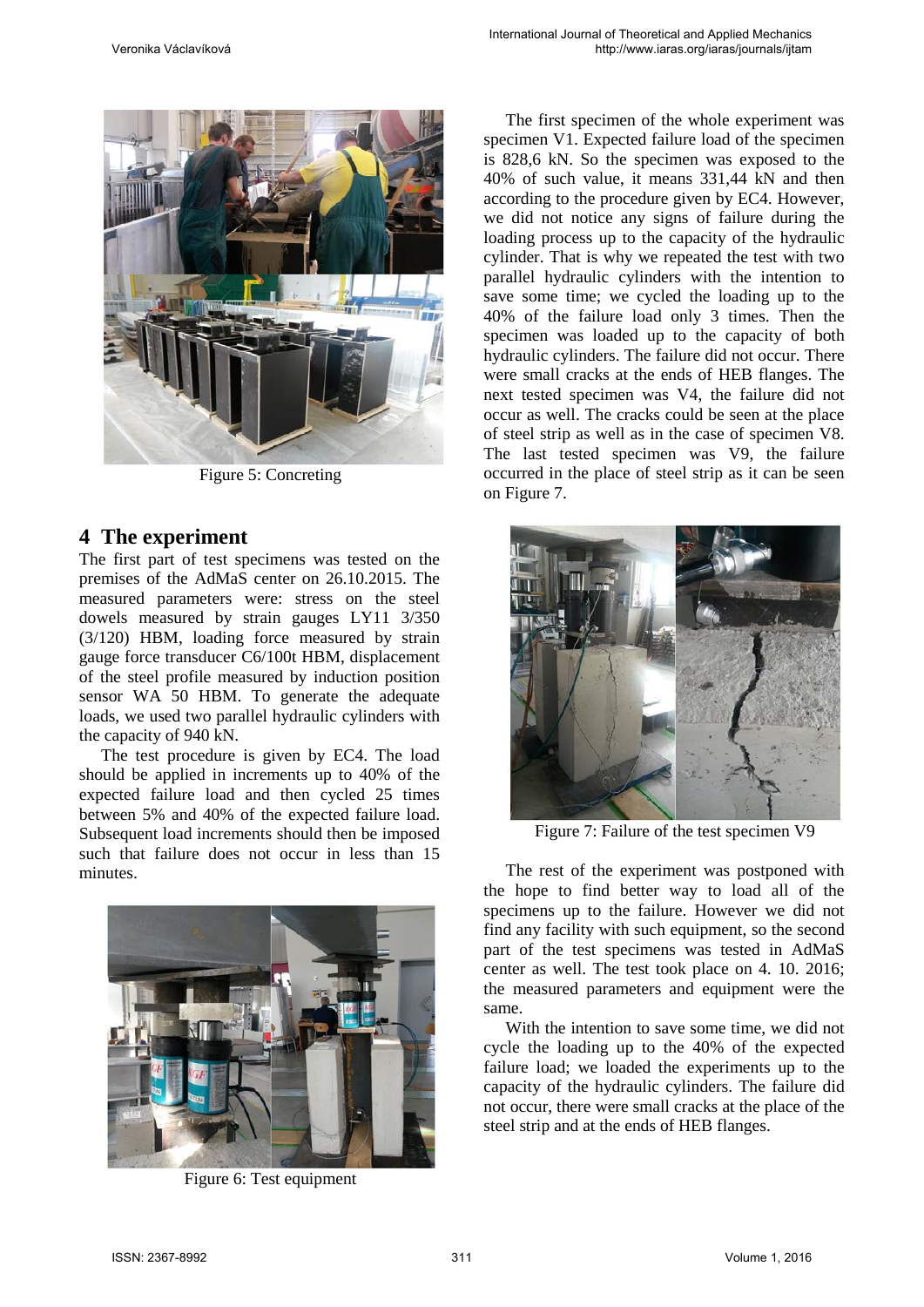## **4.1 Experiment evaluation**

The tests were graphically processed. Several diagrams were made: loading force on time, stress on strain gauges on time and vertical displacement on time. Then the values of stress on strain gauges on applied force were graphically processed, see Appendix.

It can be seen on the stress/applied force diagrams, that the greatest stress was measured on the steel dowels of the group S1. However, the values of stress of the groups S2 and S3 are high as well. In the range between approximately 400 and 600 kN, the values of stress of the group S2 are even higher than the values of the group S1.

The bearing capacity of all the specimens is much higher (approximately 3 times) than it was calculated according to the design handbook.



Figure 6: The positions of strain gauges

# **5 Conclusion**

The aim of this experimental research is to contribute to knowledge about the behavior of simple supported composite steel-concrete beams exposed to bending using modern shear connection such as pcb-W technology. The work is focused on the use of fiber reinforced concrete with the intention to reduce the percentage of additional reinforcement in the concrete dowels and thereby reduce labor intensity of pcb-W technology. The results of the tests show relatively good consistency of fiber reinforced concrete with the steel strip. However the results cannot be used due to bad concreting of one specimen of the group S3. Therefore I recommend dealing further with the specimens of steel fiber reinforced concrete and with lower degree of additional reinforcement, than it is recommended by design manual, it means with the specimen of group S2. The next step of author´s research is to evaluate the test, calibrate the numerical models and realize the bending test.

*References:*

- [1] ČSN EN 1994-1-1. *Eurokód 4: Navrhování spřažených ocelobetonových konstrukcí – Část 1-1: Obecná pravidla a pravidla pro pozemní stavby.* Praha: Český normalizační institute. 2006. 101 s.
- [2] PŘIVŘELOVÁ, V. *Optimization of composite steel and concrete beams in terms of the influence of material strength on carrying capacity - parametric study.* Published in JUNIORSTAV 2014, Brno. 2014.
- [3] PŘIVŘELOVÁ, V. *Optimization of composite steel and concrete beams with lightweight concrete deck in terms of the influence of material strength on carrying capacity – parametric study.* Published in  $6<sup>th</sup>$  Ph.D. Student Conference of Civil Engineering and Architecture Young Scientist, Herlany. 2014. ISBN-978-80-553-11668-0.
- [4] PŘIVŘELOVÁ, V. *Modelling of Composite Steel and Concrete Beam with the Lightweight Concrete Slab. International Journal of Civil, Architectural, Structural and Construction Engineering, Volume 8, Number 11.* World Academy of Science. 2014. ISSN-1307-6892. P 1070-1074.
- [5] PŘIVŘELOVÁ, V. *The use of pcb-w technology and concrete with added value in composite steel and concrete structures.* In: 17. odborná konference doktorského studia Juniorstav 2015, Brno. 2015. ISBN 978-80- 214-5091-2.
- [6] BUBA, R. Mosty v technologii VFT®. Příručka pro projektanty a výrobu. München. 2010. 42 s.
- [7] SEIDL, G. HOYER, O. *WFT WIB Technology. Design, Construction and Applications.* Berlin. 2012. 103 s.
- [8] SCHMITT, V. BUBA, R. *Innovative Building Methods for Bridges with Small and Medium Spans - VFT and VFT-WIB.* Sborník konference Steel Bridges. Praha. 2006. Str. 66 - 74.
- [9] HECHLER, O., LORENC, W., SEIDL, G., VIEFHUES, E. *Continuous shear connectors in bridge construction.*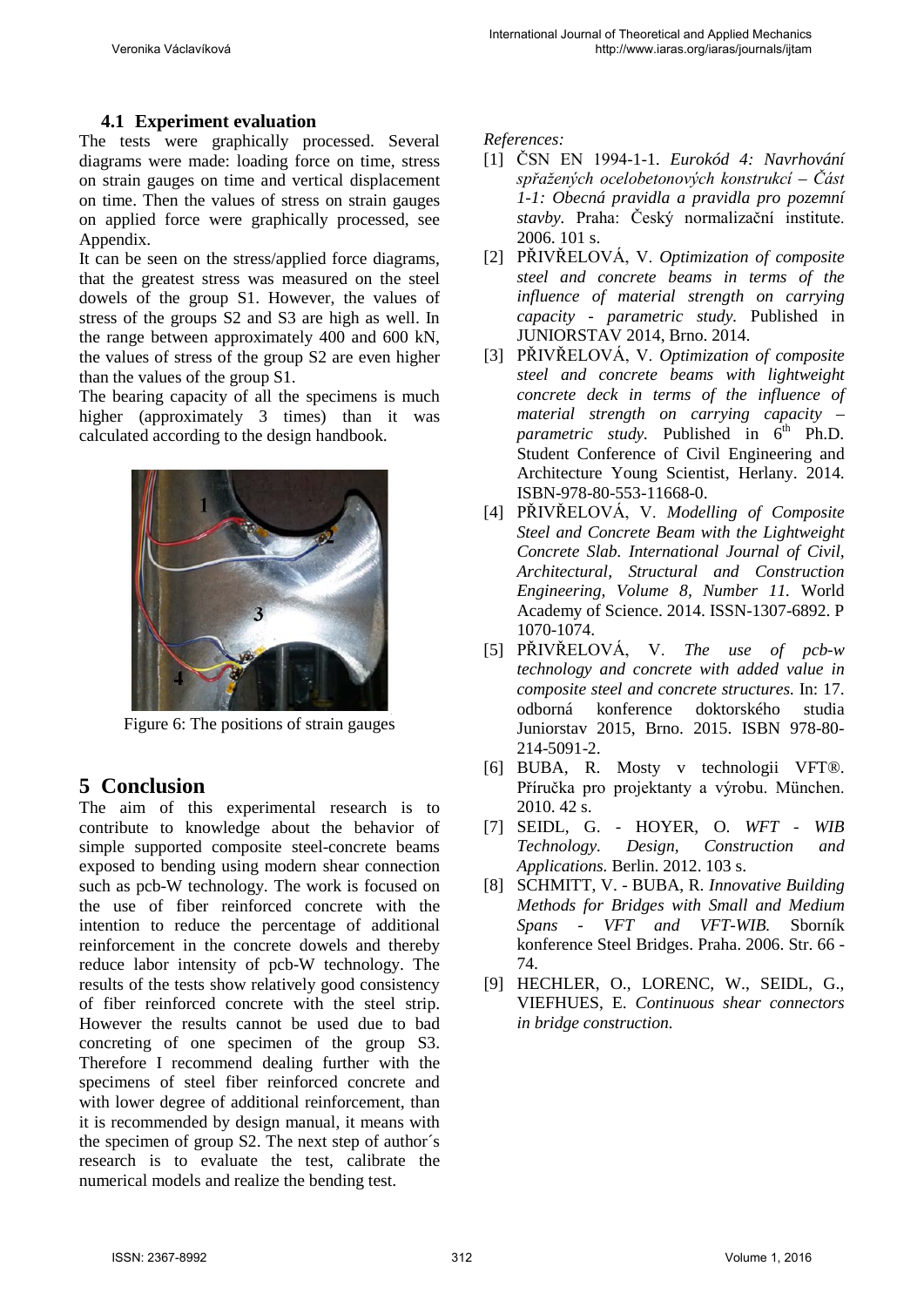### *Appendix:*